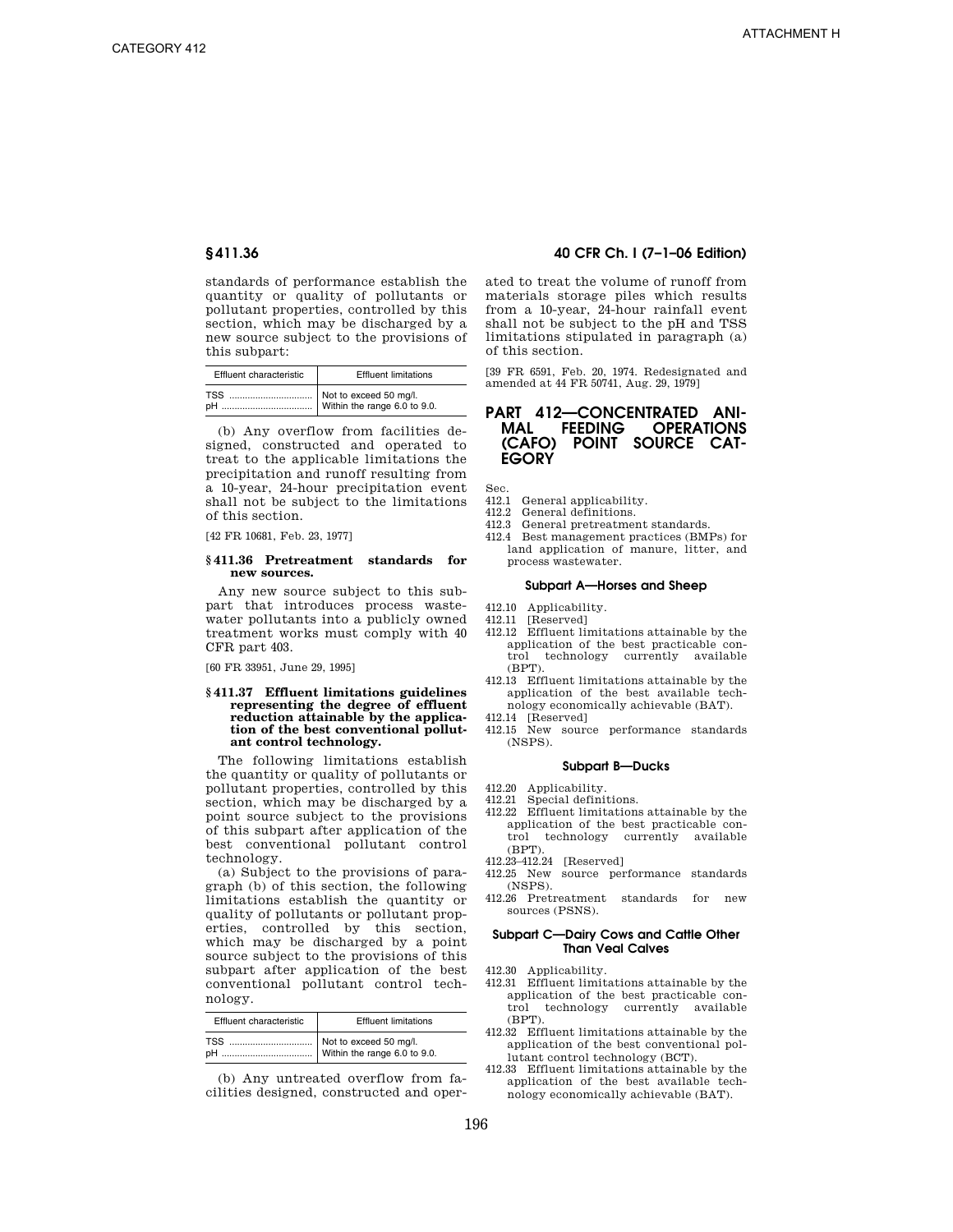- 412.34 [Reserved]
- 412.35 New source performance standards (NSPS).
- 412.36 [Reserved]
- 412.37 Additional measures.

# **Subpart D—Swine, Poultry, and Veal Calves**

- 412.40 Applicability.
- 412.41–412.42 [Reserved]
- 412.43 Effluent limitations attainable by the application of the best practicable control technology currently available (BPT).
- 412.44 Effluent limitations attainable by the application of the best conventional pollutant control technology for (BCT).
- 412.45 Effluent limitations attainable by the application of the best available technology economically achievable (BAT).
- 412.46 New source performance standards (NSPS).

412.47 Additional measures.

AUTHORITY: 33 U.S.C. 1311, 1314, 1316, 1317, 1318, 1342, 1361.

SOURCE: 68 FR 7269, Feb. 12, 2003, unless otherwise noted.

# **§ 412.1 General applicability.**

This part applies to manure, litter, and/or process wastewater discharges resulting from concentrated animal feeding operations (CAFOs). Manufacturing and/or agricultural activities which may be subject to this part are generally reported under one or more of the following Standard Industrial Classification (SIC) codes: SIC 0211, SIC 0213, SIC 0214, SIC 0241, SIC 0251, SIC 0252, SIC 0253, SIC 0254, SIC 0259, or SIC 0272 (1987 SIC Manual).

# **§ 412.2 General definitions.**

As used in this part:

(a) The general definitions and abbreviations at 40 CFR part 401 apply.

(b) *Animal Feeding Operation (AFO)*  and *Concentrated Animal Feeding Operation (CAFO)* are defined at 40 CFR 122.23.

(c) *Fecal coliform* means the bacterial count (Parameter 1) at 40 CFR 136.3 in Table 1A, which also cites the approved methods of analysis.

(d) *Process wastewater* means water directly or indirectly used in the operation of the CAFO for any or all of the following: spillage or overflow from animal or poultry watering systems; washing, cleaning, or flushing pens,

barns, manure pits, or other CAFO facilities; direct contact swimming, washing, or spray cooling of animals; or dust control. Process wastewater also includes any water which comes into contact with any raw materials, products, or byproducts including manure, litter, feed, milk, eggs, or bedding.

(e) *Land application area* means land under the control of an AFO owner or operator, whether it is owned, rented, or leased, to which manure, litter, or process wastewater from the production area is or may be applied.

(f) *New source* is defined at 40 CFR 122.2. New source criteria are defined at 40 CFR 122.29(b).

(g) *Overflow* means the discharge of manure or process wastewater resulting from the filling of wastewater or manure storage structures beyond the point at which no more manure, process wastewater, or storm water can be contained by the structure.

(h) *Production area* means that part of an AFO that includes the animal confinement area, the manure storage area, the raw materials storage area, and the waste containment areas. The animal confinement area includes but is not limited to open lots, housed lots, feedlots, confinement houses, stall barns, free stall barns, milkrooms, milking centers, cowyards, barnyards, medication pens, walkers, animal walkways, and stables. The manure storage area includes but is not limited to lagoons, runoff ponds, storage sheds, stockpiles, under house or pit storages, liquid impoundments, static piles, and composting piles. The raw materials storage area includes but is not limited to feed silos, silage bunkers, and bedding materials. The waste containment area includes but is not limited to settling basins, and areas within berms<br>and diversions which separate and diversions which separate uncontaminated storm water. Also included in the definition of production area is any egg washing or egg processing facility, and any area used in the storage, handling, treatment, or disposal of mortalities.

(i) *Ten (10)-year, 24-hour rainfall event, 25-year, 24-hour rainfall event,* and *100 year, 24-hour rainfall event* mean precipitation events with a probable recurrence interval of once in ten years,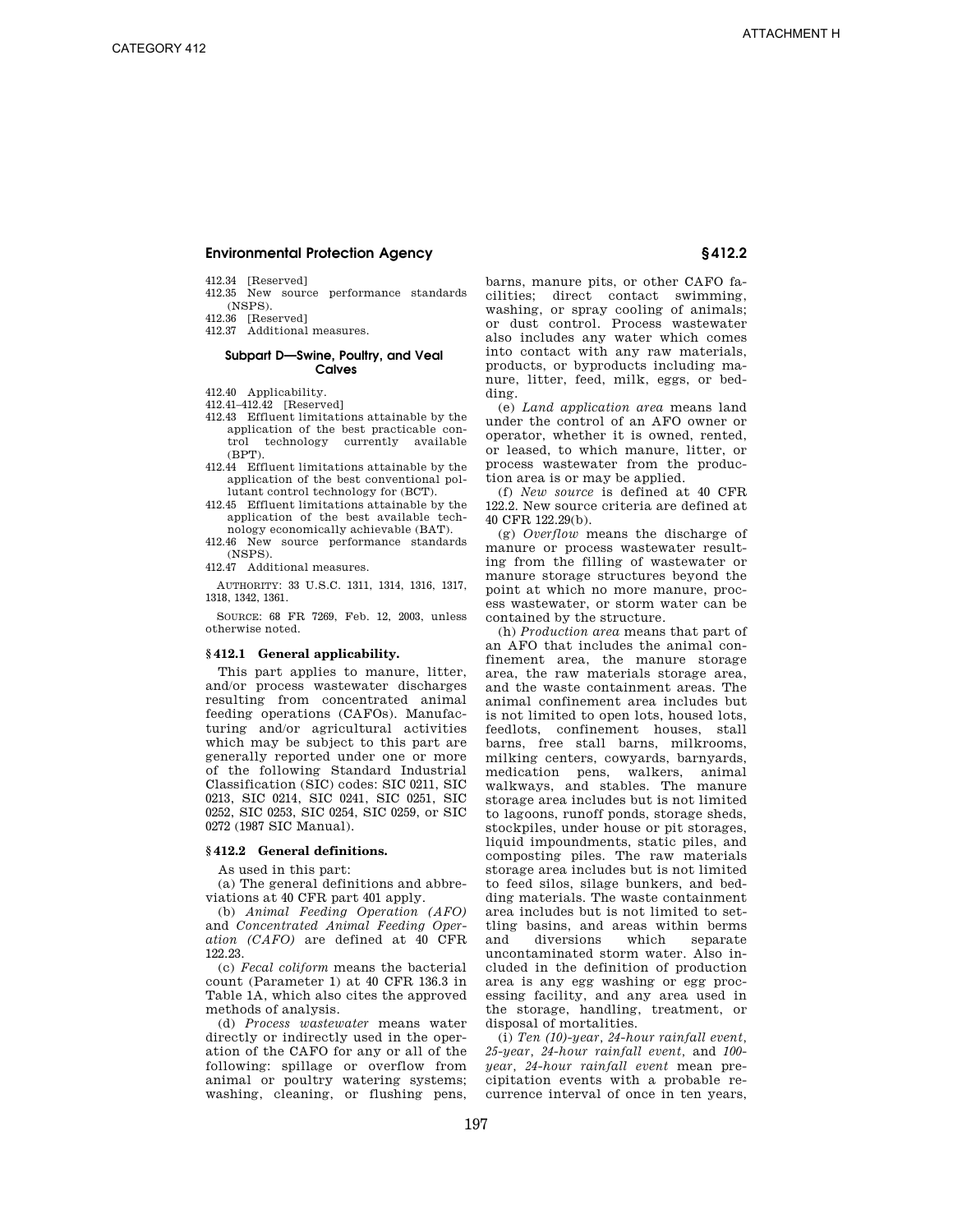(ii) Include appropriate flexibilities for any CAFO to implement nutrient management practices to comply with the technical standards, including consideration of multi-year phosphorus application on fields that do not have a high potential for phosphorus runoff to surface water, phased implementation of phosphorus-based nutrient management, and other components, as determined appropriate by the Director.

(3) *Manure and soil sampling.* Manure must be analyzed a minimum of once annually for nitrogen and phosphorus content, and soil analyzed a minimum of once every five years for phosphorus content. The results of these analyses are to be used in determining application rates for manure, litter, and other process wastewater.

(4) *Inspect land application equipment for leaks.* The operator must periodically inspect equipment used for land application of manure, litter, or process wastewater.

(5) *Setback requirements.* Unless the CAFO exercises one of the compliance alternatives provided for in paragraph  $(c)(5)(i)$  or  $(c)(5)(ii)$  of this section, manure, litter, and process wastewater may not be applied closer than 100 feet to any down-gradient surface waters, open tile line intake structures, sinkholes, agricultural well heads, or other conduits to surface waters.

(i) *Vegetated buffer compliance alternative.* As a compliance alternative, the CAFO may substitute the 100-foot setback with a 35-foot wide vegetated buffer where applications of manure, litter, or process wastewater are prohibited.

(ii) *Alternative practices compliance alternative.* As a compliance alternative, the CAFO may demonstrate that a setback or buffer is not necessary because implementation of alternative conservation practices or field-specific conditions will provide pollutant reductions equivalent or better than the reductions that would be achieved by the 100-foot setback.

# **Subpart A—Horses and Sheep**

# **§ 412.10 Applicability.**

This subpart applies to discharges resulting from the production areas at horse and sheep CAFOs. This subpart

does not apply to such CAFOs with less than the following capacities: 10,000 sheep or 500 horses.

# **§ 412.11 [Reserved]**

# **§ 412.12 Effluent limitations attainable by the application of the best practicable control technology currently available (BPT).**

(a) Except as provided in 40 CFR 125.30 through 125.32, and subject to the provisions of paragraph (b) of this section, any existing point source subject to this subpart must achieve the following effluent limitations representing the application of BPT: There shall be no discharge of process waste water pollutants to navigable waters.

(b) Process waste pollutants in the overflow may be discharged to navigable waters whenever rainfall events, either chronic or catastrophic, cause an overflow of process waste water from a facility designed, constructed and operated to contain all process generated waste waters plus the runoff from a 10-year, 24-hour rainfall event for the location of the point source.

# **§ 412.13 Effluent limitations attainable by the application of the best available technology economically achievable (BAT).**

(a) Except as provided in 40 CFR 125.30 through 125.32 and when the provisions of paragraph (b) of this section apply, any existing point source subject to this subpart must achieve the following effluent limitations representing the application of BAT: There shall be no discharge of process waste water pollutants into U.S. waters.

(b) Whenever rainfall events cause an overflow of process wastewater from a facility designed, constructed, operated, and maintained to contain all process-generated wastewaters plus the runoff from a 25-year, 24-hour rainfall event at the location of the point source, any process wastewater pollutants in the overflow may be discharged into U.S. waters.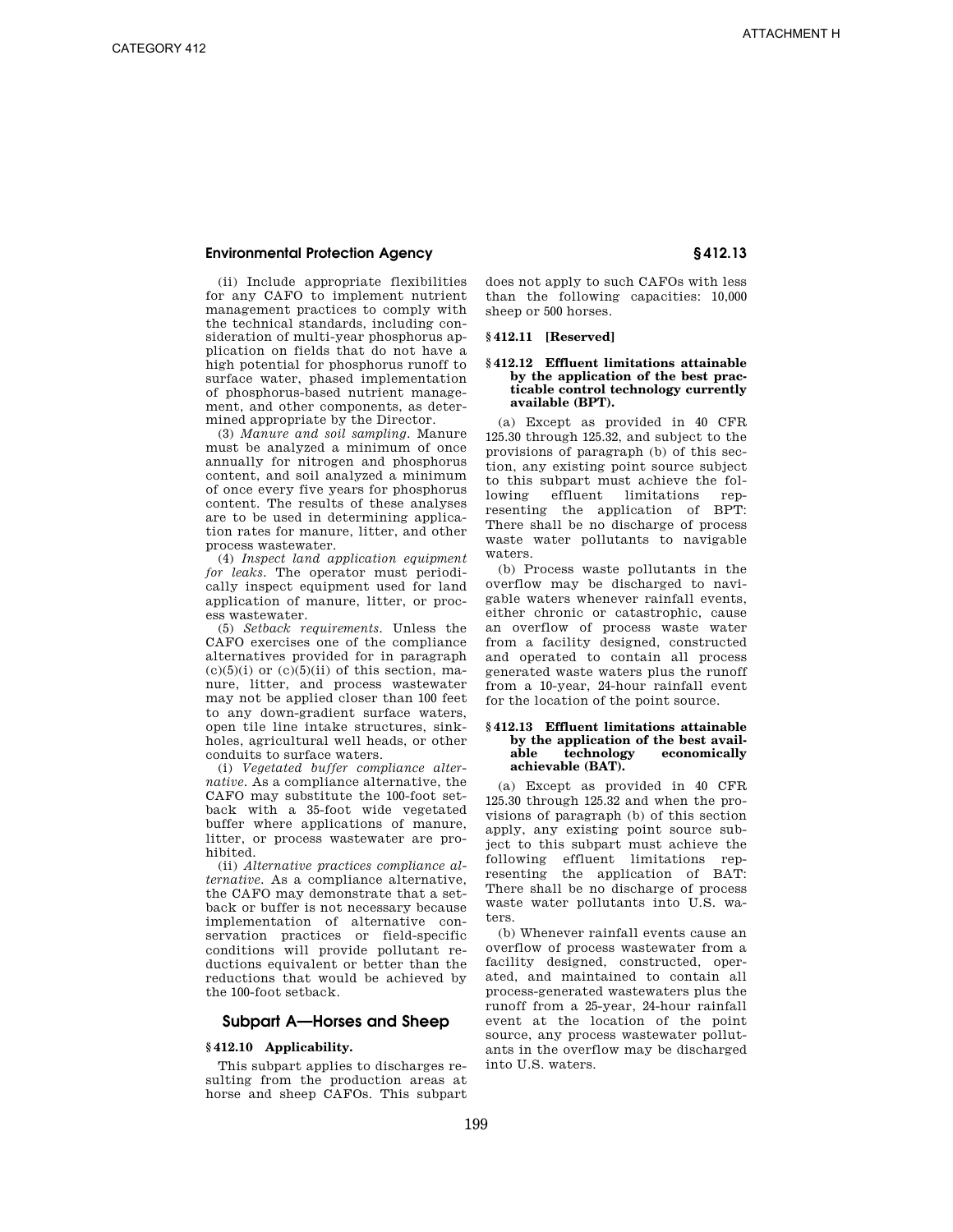# **§ 412.14 [Reserved]**

# **§ 412.15 New source performance standards (NSPS).**

(a) Except as provided in paragraph (b) of this section, any new source subject to this subpart must achieve the following performance standards: There must be no discharge of process wastewater pollutants into U.S. waters.

(b) Whenever rainfall events cause an overflow of process wastewater from a facility designed, constructed, operated, and maintained to contain all process-generated wastewaters plus the runoff from a 25-year, 24-hour rainfall event at the location of the point source, any process wastewater pollutants in the overflow may be discharged into U.S. waters.

# **Subpart B—Ducks**

# **§ 412.20 Applicability.**

This subpart applies to discharges resulting from the production areas at dry lot and wet lot duck CAFOs. This

# **§ 412.14 40 CFR Ch. I (7–1–06 Edition)**

subpart does not apply to such CAFOs with less than the following capacities: 5,000 ducks.

# **§ 412.21 Special definitions.**

For the purposes of this subpart:

(a) *Dry lot* means a facility for growing ducks in confinement with a dry litter floor cover and no access to swimming areas.

(b) *Wet lot* means a confinement facility for raising ducks which is open to the environment, has a small number of sheltered areas, and with open water runs and swimming areas to which ducks have free access.

# **§ 412.22 Effluent limitations attainable by the application of the best practicable control technology currently available (BPT).**

(a) Except as provided in 40 CFR 125.30 through 125.32, any existing point source subject to this subpart shall achieve the following effluent limitations representing the degree of effluent reduction attainable by the application of the (BPT):

| Regulated parameter | Maximum<br>daily <sup>1</sup> | Maximum<br>monthly aver-<br>age | Maximum<br>$d$ ailv <sup>2</sup> | Maximum<br>monthly aver-<br>age $^2$ |
|---------------------|-------------------------------|---------------------------------|----------------------------------|--------------------------------------|
| BOD <sub>5</sub>    | 3.66<br>13'                   | 2.0<br>(3)                      | 1.66<br>(3)                      | 0.91<br>$\mathcal{L}$                |

1Pounds per 1000 ducks.

<sup>2</sup>Kilograms per 1000 ducks.<br><sup>3</sup> Not to exceed MPN of 400 per 100 ml at any time.

(b) [Reserved]

# **§§ 412.23–412.24 [Reserved]**

# **§ 412.25 New source performance standards (NSPS).**

(a) Except as provided in paragraph (b) of this section, any new source subject to this subpart must achieve the following performance standards: There must be no discharge of process waste water pollutants into U.S. waters.

(b) Whenever rainfall events cause an overflow of process wastewater from a facility designed, constructed, operated, and maintained to contain all process-generated wastewaters plus the runoff from a 25-year, 24-hour rainfall event at the location of the point source, any process wastewater pollut-

ants in the overflow may be discharged into U.S. waters.

# **§ 412.26 Pretreatment standards for new sources (PSNS).**

(a) Except as provided in 40 CFR 403.7 and in paragraph (b) of this section, any new source subject to this subpart must achieve the following performance standards: There must be no introduction of process waste water pollutants to a POTW.

(b) Whenever rainfall events cause an overflow of process wastewater from a facility designed, constructed, operated, and maintained to contain all process-generated wastewaters plus the runoff from a 25-year, 24-hour rainfall event at the location of the point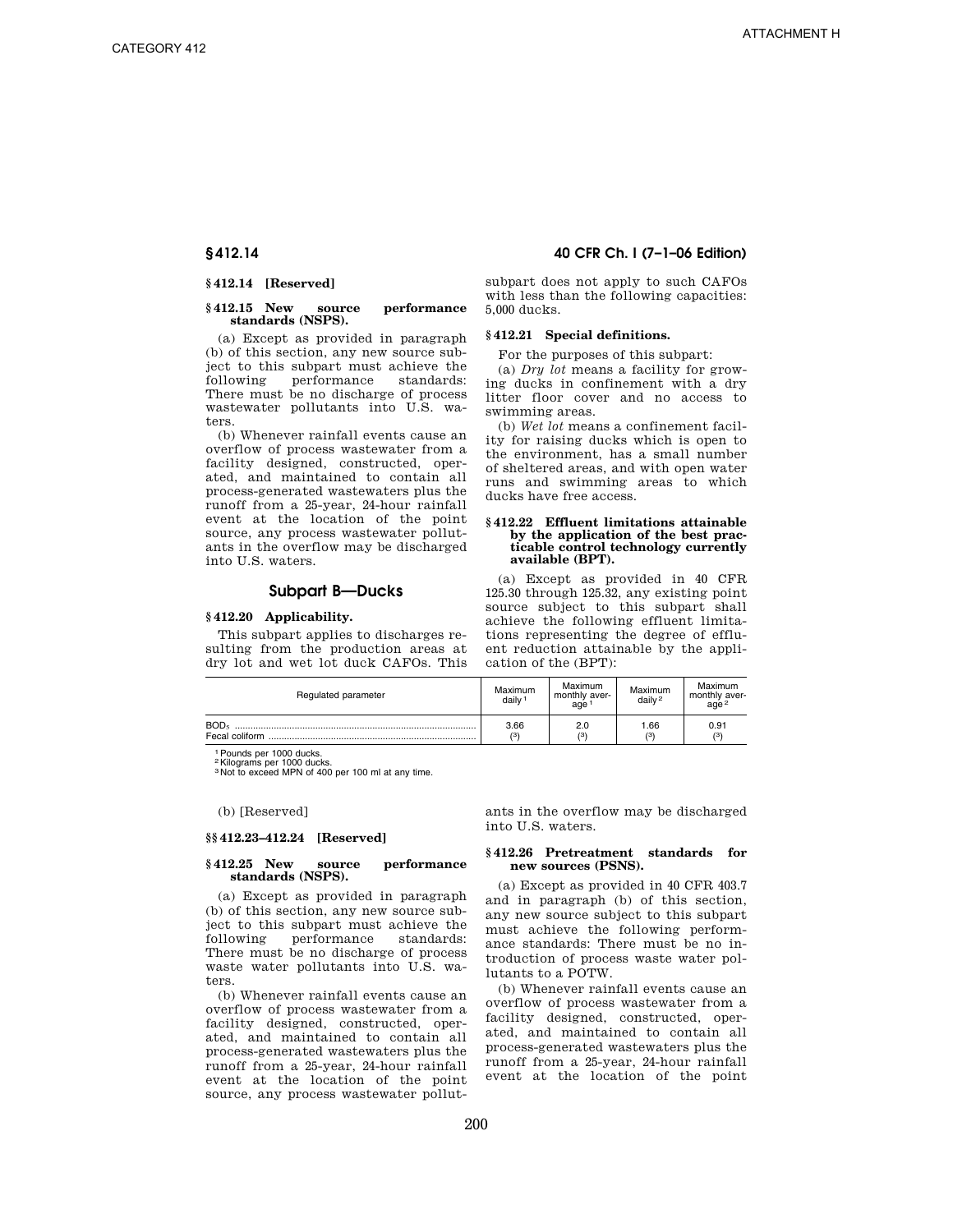# **§ 412.3 40 CFR Ch. I (7–1–06 Edition)**

or twenty five years, or one hundred years, respectively, as defined by the National Weather Service in Technical Paper No. 40, ''Rainfall Frequency Atlas of the United States,'' May, 1961, or equivalent regional or State rainfall probability information developed from this source.

(j) *Analytical methods.* The parameters that are regulated or referenced in this part and listed with approved methods of analysis in Table 1B at 40 CFR 136.3 are defined as follows:

(1) *Ammonia (as N)* means ammonia reported as nitrogen.

(2) *BOD5* means 5-day biochemical oxygen demand.

(3) *Nitrate (as N)* means nitrate reported as nitrogen.

(4) *Total dissolved solids* means nonfilterable residue.

(k) The parameters that are regulated or referenced in this part and listed with approved methods of analysis in Table 1A at 40 CFR 136.3 are defined as follows:

(1) *Fecal coliform* means fecal coliform bacteria.

(2) *Total coliform* means all coliform bacteria.

# **§ 412.3 General pretreatment standards.**

Any source subject to this part that introduces process wastewater pollutants into a publicly owned treatment works (POTW) must comply with 40 CFR part 403.

# **§ 412.4 Best management practices (BMPs) for land application of ma-nure, litter, and process wastewater.**

(a) *Applicability.* This section applies to any CAFO subject to subpart C of this part (Dairy and Beef Cattle other than Veal Calves) or subpart D of this part (Swine, Poultry, and Veal Calves).

(b) *Specialized definitions.* (1) *Setback*  means a specified distance from surface waters or potential conduits to surface waters where manure, litter, and process wastewater may not be land applied. Examples of conduits to surface waters include but are not limited to: Open tile line intake structures, sinkholes, and agricultural well heads.

(2) *Vegetated buffer* means a narrow, permanent strip of dense perennial vegetation established parallel to the contours of and perpendicular to the dominant slope of the field for the purposes of slowing water runoff, enhancing water infiltration, and minimizing the risk of any potential nutrients or pollutants from leaving the field and reaching surface waters.

(3) Multi-year phosphorus application means phosphorus applied to a field in excess of the crop needs for that year. In multi-year phosphorus applications, no additional manure, litter, or process wastewater is applied to the same land in subsequent years until the applied phosphorus has been removed from the field via harvest and crop removal.

(c) *Requirement to develop and implement best management practices.* Each CAFO subject to this section that land applies manure, litter, or process wastewater, must do so in accordance with the following practices:

(1) *Nutrient Management Plan.* The CAFO must develop and implement a nutrient management plan that incorporates the requirements of paragraphs  $(c)(2)$  through  $(c)(5)$  of this section based on a field-specific assessment of the potential for nitrogen and phosphorus transport from the field and that addresses the form, source, amount, timing, and method of application of nutrients on each field to achieve realistic production goals, while minimizing nitrogen and phosphorus movement to surface waters.

(2) *Determination of application rates.*  Application rates for manure, litter, and other process wastewater applied to land under the ownership or operational control of the CAFO must minimize phosphorus and nitrogen transport from the field to surface waters in compliance with the technical standards for nutrient management established by the Director. Such technical standards for nutrient management shall:

(i) Include a field-specific assessment of the potential for nitrogen and phosphorus transport from the field to surface waters, and address the form, source, amount, timing, and method of application of nutrients on each field to achieve realistic production goals, while minimizing nitrogen and phosphorus movement to surface waters; and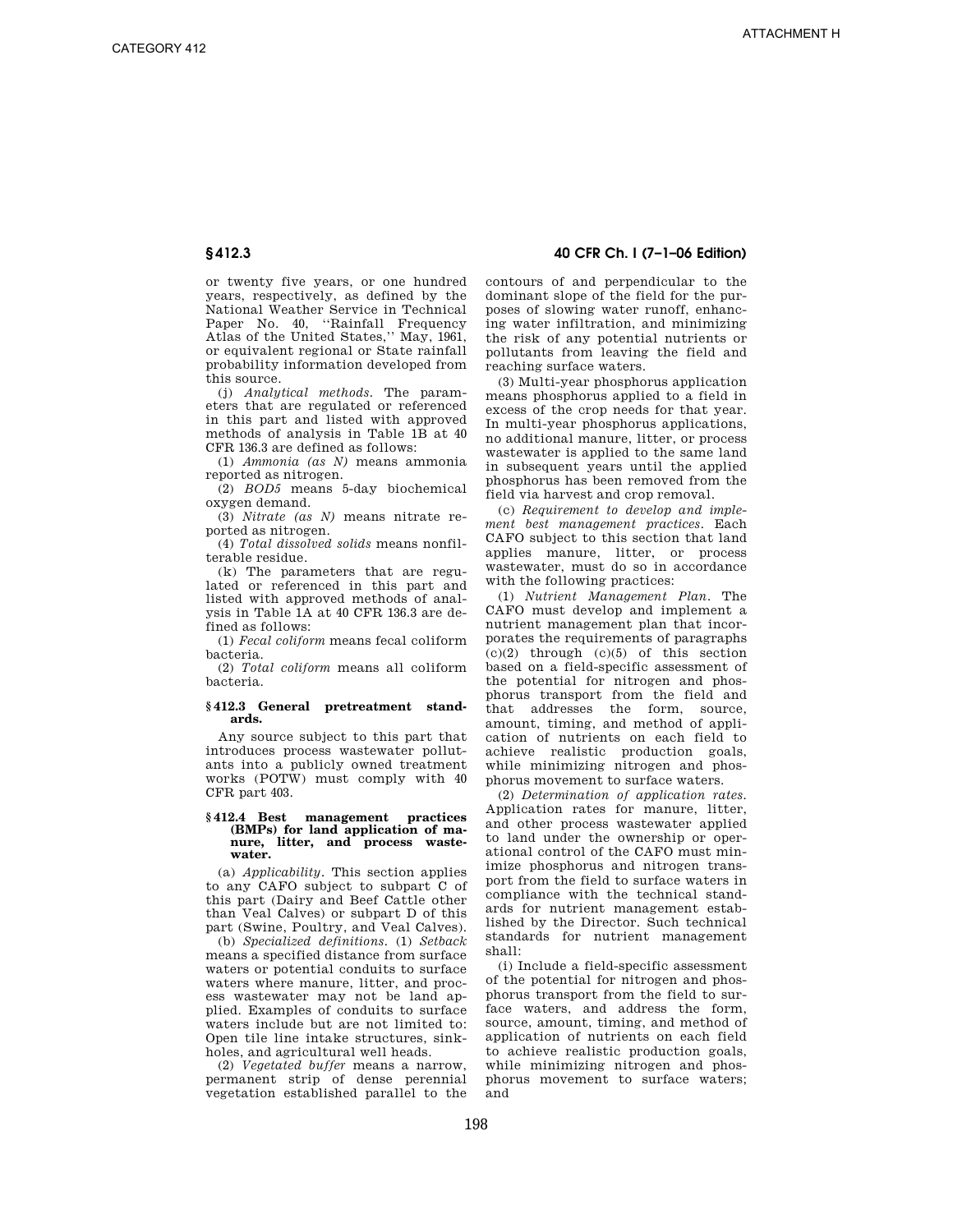source, any process wastewater pollutants in the overflow may be introduced to a POTW.

# **Subpart C—Dairy Cows and Cattle Other Than Veal Calves**

# **§ 412.30 Applicability.**

This subpart applies to operations defined as concentrated animal feeding operations (CAFOs) under 40 CFR 122.23 and includes the following animals: mature dairy cows, either milking or dry; cattle other than mature dairy cows or veal calves. Cattle other than mature dairy cows includes but is not limited to heifers, steers, and bulls. This subpart does not apply to such CAFOs with less than the following capacities: 700 mature dairy cows whether milked or dry; 1,000 cattle other than mature dairy cows or veal calves.

# **§ 412.31 Effluent limitations attainable by the application of the best practicable control technology currently available (BPT).**

Except as provided in 40 CFR 125.30 through 125.32, any existing point source subject to this subpart must achieve the following effluent limitations representing the application of BPT:

(a) *For CAFO production areas.* Except as provided in paragraphs  $(a)(1)$ through  $(a)(2)$  of this section, there must be no discharge of manure, litter, or process wastewater pollutants into waters of the U.S. from the production area.

(1) Whenever precipitation causes an overflow of manure, litter, or process wastewater, pollutants in the overflow may be discharged into U.S. waters provided:

(i) The production area is designed, constructed, operated and maintained to contain all manure, litter, and process wastewater including the runoff and the direct precipitation from a 25 year, 24-hour rainfall event;

(ii) The production area is operated in accordance with the additional measures and records required by §412.37(a) and (b).

(2) *Voluntary alternative performance standards.* Any CAFO subject to this subpart may request the Director to establish NPDES permit effluent limitations based upon site-specific alternative technologies that achieve a quantity of pollutants discharged from the production area equal to or less than the quantity of pollutants that would be discharged under the baseline performance standards as provided by paragraph (a)(1) of this section.

(i) *Supporting information.* In requesting site-specific effluent limitations to be included in the NPDES permit, the CAFO owner or operator must submit a supporting technical analysis and any other relevant information and data that would support such site-specific effluent limitations within the time frame provided by the Director. The supporting technical analysis must include calculation of the quantity of pollutants discharged, on a mass basis where appropriate, based on a site-specific analysis of a system designed, constructed, operated, and maintained to contain all manure, litter, and process wastewater, including the runoff from a 25-year, 24-hour rainfall event. The technical analysis of the discharge of pollutants must include:

(A) All daily *inputs* to the storage system, including manure, litter, all process waste waters, direct precipitation, and runoff.

(B) All daily *outputs* from the storage system, including losses due to evaporation, sludge removal, and the removal of waste water for use on cropland at the CAFO or transport off site.

(C) A calculation determining the predicted median annual overflow volume based on a 25-year period of actual rainfall data applicable to the site.

(D) Site-specific pollutant data, including N, P,  $BOD<sub>5</sub>$ , TSS, for the CAFO from representative sampling and analysis of all sources of input to the storage system, or other appropriate pollutant data.

(E) Predicted annual average discharge of pollutants, expressed where appropriate as a mass discharge on a daily basis (lbs/day), and calculated considering paragraphs  $(a)(2)(i)(A)$ through  $(a)(2)(i)(D)$  of this section.

(ii) The Director has the discretion to request additional information to supplement the supporting technical analysis, including inspection of the CAFO.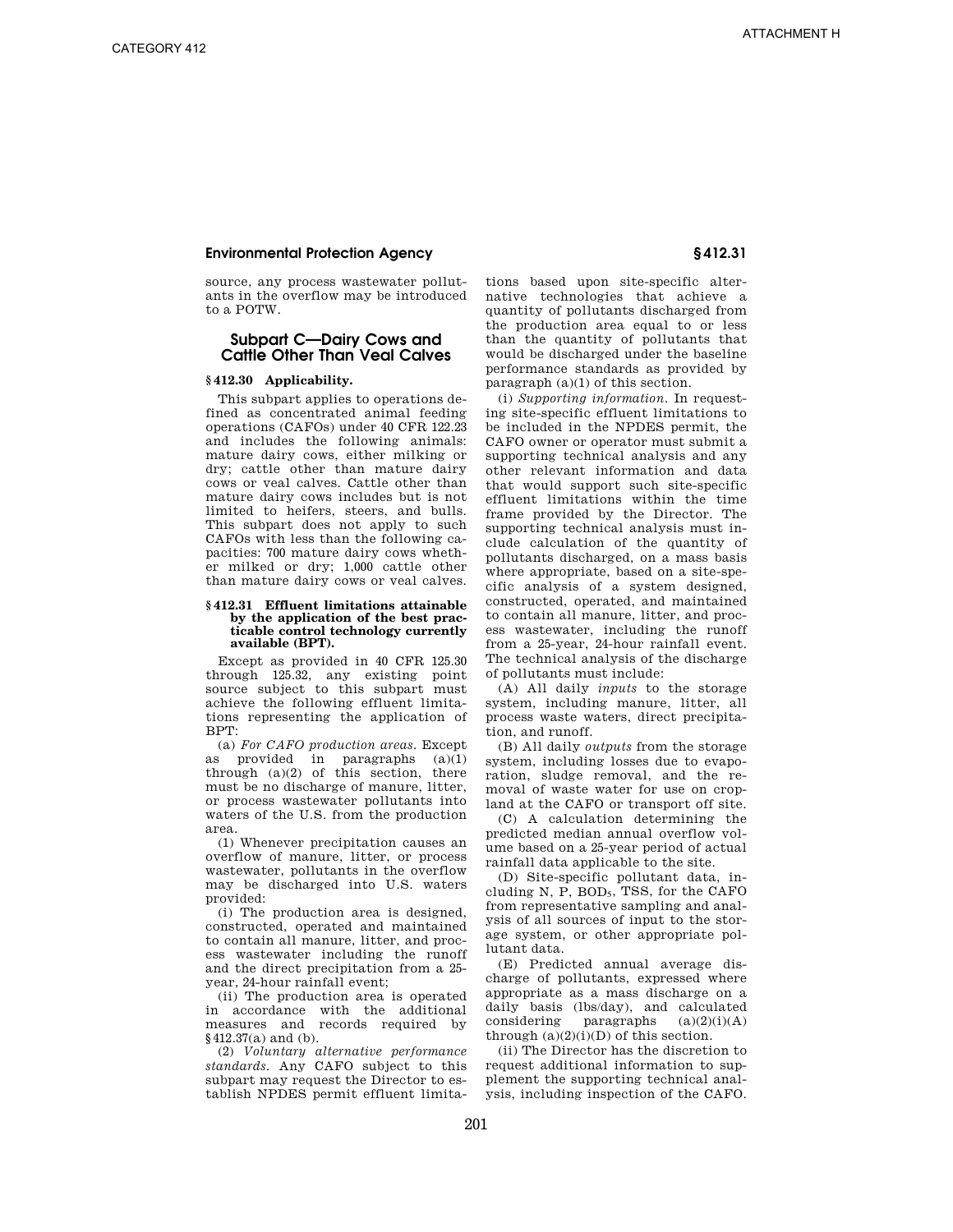(3) The CAFO shall attain the limitations and requirements of this paragraph as of the date of permit coverage.

(b) *For CAFO land application areas.*  Discharges from land application areas are subject to the following requirements:

(1) Develop and implement the best management practices specified in §412.4;

(2) Maintain the records specified at §412.37 (c);

(3) The CAFO shall attain the limitations and requirements of this paragraph by July 31, 2007.

[68 FR 7269, Feb. 12, 2003, as amended at 71 FR 6984, Feb. 10, 2006]

# **§ 412.32 Effluent limitations attainable by the application of the best conventional pollutant control technology (BCT).**

Except as provided in 40 CFR 125.30 through 125.32, any existing point source subject to this subpart must achieve the following effluent limitations representing the application of BCT:

(a) For CAFO production areas: the CAFO shall attain the same limitations and requirements as §412.31(a).

(b) For CAFO land application areas: the CAFO shall attain the same limitations and requirements as §412.31(b).

### **§ 412.33 Effluent limitations attainable by the application of the best avail-** $\bar{\textbf{technology}}$ **achievable (BAT).**

Except as provided in 40 CFR 125.30 through 125.32, any existing point source subject to this subpart must achieve the following effluent limitations representing the application of BAT:

(a) For CAFO production areas: the CAFO shall attain the same limitations and requirements as §412.31(a).

(b) For CAFO land application areas: the CAFO shall attain the same limitations and requirements as §412.31(b).

# **§ 412.34 [Reserved]**

# **§ 412.35 New source performance standards (NSPS).**

Any new point source subject to this subpart must achieve the following ef-

# **§ 412.32 40 CFR Ch. I (7–1–06 Edition)**

fluent limitations representing the application of NSPS:

(a) *For CAFO production areas.* The CAFO shall attain the same limitations and requirements as  $§412.31(a)(1)$ and §412.31(a)(2).

(b) *For CAFO land application areas:*  The CAFO shall attain the same limitations and requirements as §412.31(b)(1) and §412.31(b)(2).

(c) The CAFO shall attain the limitations and requirements of this paragraph as of the date of permit coverage.

(d) Any source subject to this subpart that commenced discharging after April 14, 1993, and prior to April 14, 2003, which was a new source subject to the standards specified in §412.15, revised as of July 1, 2002, must continue to achieve those standards for the applicable time period specified in 40 CFR 122.29(d)(1). Thereafter, the source must achieve the standards specified in §412.31(a) and (b).

### **§ 412.36 [Reserved]**

# **§ 412.37 Additional measures.**

(a) Each CAFO subject to this subpart must implement the following requirements:

(1) *Visual inspections.* There must be routine visual inspections of the CAFO production area. At a minimum, the following must be visually inspected:

(i) Weekly inspections of all storm water diversion devices, runoff diversion structures, and devices channelling contaminated storm water to the wastewater and manure storage and containment structure;

(ii) Daily inspection of water lines, including drinking water or cooling water lines;

(iii) Weekly inspections of the manure, litter, and process wastewater impoundments; the inspection will note the level in liquid impoundments as indicated by the depth marker in paragraph  $(a)(2)$  of this section.

(2) *Depth marker.* All open surface liquid impoundments must have a depth marker which clearly indicates the minimum capacity necessary to contain the runoff and direct precipitation of the 25-year, 24-hour rainfall event, or, in the case of new sources subject to the requirements in §412.46 of this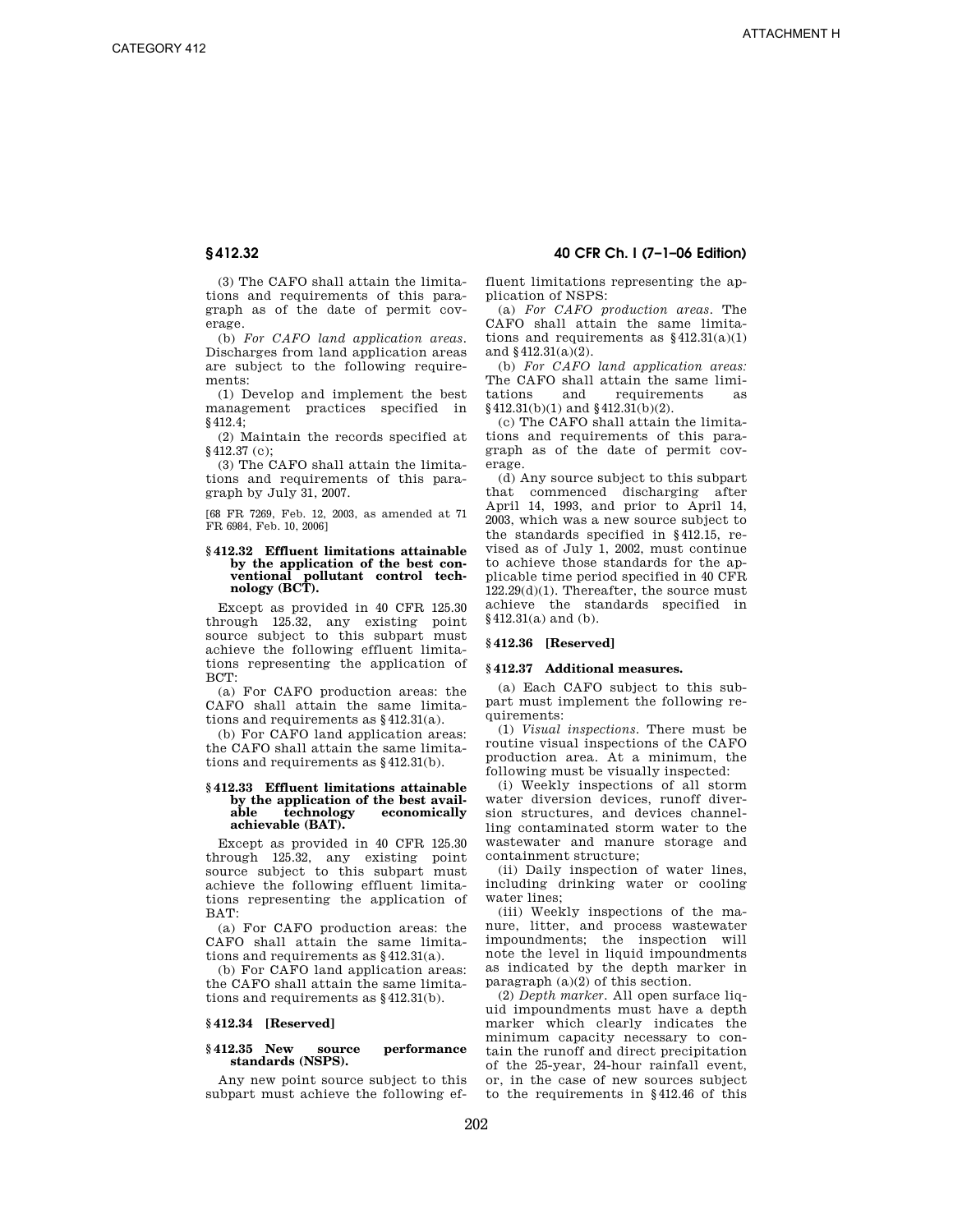part, the runoff and direct precipitation from a 100-year, 24-hour rainfall event.

(3) *Corrective actions.* Any deficiencies found as a result of these inspections must be corrected as soon as possible.

(4) *Mortality handling.* Mortalities must not be disposed of in any liquid manure or process wastewater system, and must be handled in such a way as to prevent the discharge of pollutants to surface water, unless alternative technologies pursuant to  $§412.31(a)(2)$ and approved by the Director are designed to handle mortalities.

(b) *Record keeping requirements for the production area.* Each CAFO must maintain on-site for a period of five years from the date they are created a complete copy of the information required by 40 CFR 122.21(i)(1) and 40 CFR  $122.42(e)(1)(ix)$  and the records specified in paragraphs (b)(1) through (b)(6) of this section. The CAFO must make these records available to the Director and, in an authorized State, the Regional Administrator, or his or her designee, for review upon request.

(1) Records documenting the inspections required under paragraph (a)(1) of this section;

(2) Weekly records of the depth of the manure and process wastewater in the liquid impoundment as indicated by the depth marker under paragraph (a)(2) of this section;

(3) Records documenting any actions taken to correct deficiencies required under paragraph (a)(3) of this section. Deficiencies not corrected within 30 days must be accompanied by an explanation of the factors preventing immediate correction;

(4) Records of mortalities management and practices used by the CAFO to meet the requirements of paragraph  $(a)(4)$  of this section.

(5) Records documenting the current design of any manure or litter storage structures, including volume for solids accumulation, design treatment volume, total design volume, and approximate number of days of storage capacity;

(6) Records of the date, time, and estimated volume of any overflow.

(c) *Recordkeeping requirements for the land application areas.* Each CAFO must maintain on-site a copy of its site-specific nutrient management plan. Each CAFO must maintain on-site for a period of five years from the date they are created a complete copy of the information required by §412.4 and 40 CFR  $122.42(e)(1)(ix)$  and the records specified in paragraphs (c)(1) through (c)(10) of this section. The CAFO must make these records available to the Director and, in an authorized State, the Regional Administrator, or his or her designee, for review upon request.

(1) Expected crop yields;

(2) The date(s) manure, litter, or process waste water is applied to each field;

(3) Weather conditions at time of application and for 24 hours prior to and following application;

(4) Test methods used to sample and analyze manure, litter, process waste water, and soil;

(5) Results from manure, litter, process waste water, and soil sampling;

(6) Explanation of the basis for determining manure application rates, as provided in the technical standards established by the Director.

(7) Calculations showing the total nitrogen and phosphorus to be applied to each field, including sources other than manure, litter, or process wastewater;

(8) Total amount of nitrogen and phosphorus actually applied to each field, including documentation of calculations for the total amount applied;

(9) The method used to apply the manure, litter, or process wastewater;

(10) Date(s) of manure application equipment inspection.

# **Subpart D—Swine, Poultry, and Veal Calves**

# **§ 412.40 Applicability.**

This subpart applies to operations defined as concentrated animal feeding operations (CAFOs) under 40 CFR 122.23 and includes the following animals: swine; chickens; turkeys; and veal calves. This subpart does not apply to such CAFOs with less than the following capacities: 2,500 swine each weighing 55 lbs. or more; 10,000 swine each weighing less than 55 lbs.; 30,000 laying hens or broilers if the facility uses a liquid manure handling system; 82,000 laying hens if the facility uses other than a liquid manure handling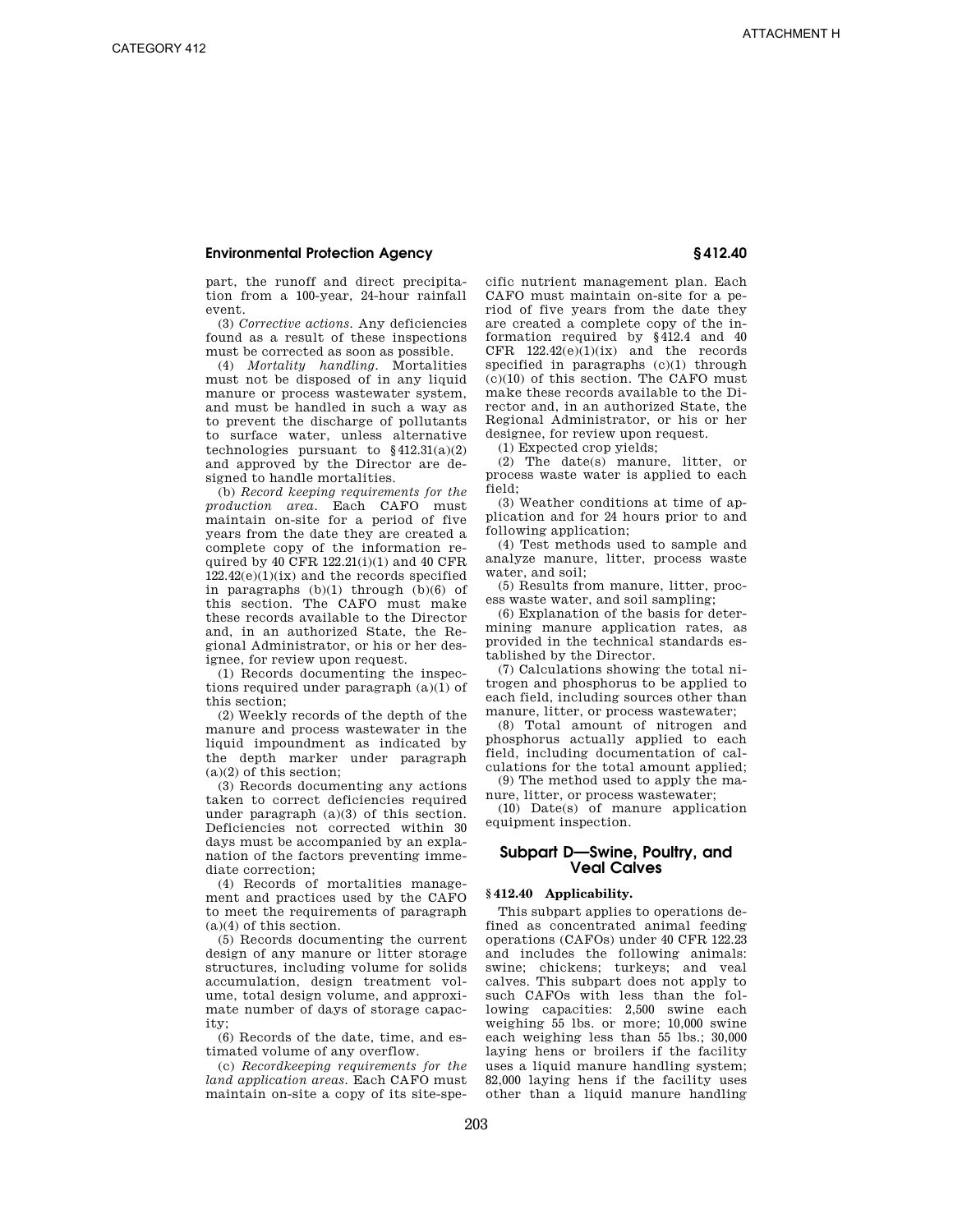system; 125,000 chickens other than laying hens if the facility uses other than a liquid manure handling system; 55,000 turkeys; and 1,000 veal calves.

# **§§ 412.41–412.42 [Reserved]**

### **§ 412.43 Effluent limitations attainable by the application of the best practicable control technology currently available (BPT).**

Except as provided in 40 CFR 125.30 through 125.32, any existing point source subject to this subpart must achieve the following effluent limitations representing the application of BPT:

(a) *For CAFO production areas.* (1) The CAFO shall attain the same limitations and requirements as  $§412.31(a)(1)$ through  $(a)(2)$ .

(2) The CAFO shall attain the limitations and requirements of this paragraph as of the date of permit coverage.

(b) *For CAFO land application areas.*  (1) The CAFO shall attain the same limitations and requirements as §412.31(b)(1) and (b)(2).

(2) The CAFO shall attain the limitations and requirements of this paragraph by July 31, 2007.

[68 FR 7269, Feb. 12, 2003, as amended at 71 FR 6984, Feb. 10, 2006]

# **§ 412.44 Effluent limitations attainable by the application of the best conventional pollutant control technology (BCT).**

Except as provided in 40 CFR 125.30 through 125.32, any existing point source subject to this subpart must achieve the following effluent limitations representing the application of BCT:

(a) *For CAFO production areas:* the CAFO shall attain the same limitations and requirements as §412.43(a).

(b) *For CAFO land application areas:*  the CAFO shall attain the same limitations and requirements as §412.43(b).

### **§ 412.45 Effluent limitations attainable by the application of the best avail-** $\textbf{technology}$  economically **achievable (BAT).**

Except as provided in 40 CFR 125.30 through 125.32, any existing point source subject to this subpart must achieve the following effluent limita-

# **§§ 412.41–412.42 40 CFR Ch. I (7–1–06 Edition)**

tions representing the application of  $BAT$ 

(a) *For CAFO production areas:* the CAFO shall attain the same limitations and requirements as §412.43(a).

(b) *For CAFO land application areas:*  the CAFO shall attain the same limitations and requirements as §412.43(b).

# **§ 412.46 New source performance standards (NSPS).**

Any new source subject to this subpart must achieve the following effluent limitations representing the application of NSPS:

(a) *For CAFO production areas.* There must be no discharge of manure, litter, or process wastewater pollutants into waters of the U.S. from the production area, subject to paragraphs (a)(1) through (a)(3) of this section.

(1) Waste management and storage facilities designed, constructed, operated, and maintained to contain all manure, litter, and process wastewater including the runoff and the direct precipitation from a 100-year, 24-hour rainfall event and operated in accordance with the additional measures and records required by §412.47(a) and (b), will fulfill the requirements of this section.

(2) The production area must be operated in accordance with the additional measures required by §412.47(a) and (b).

(3) Provisions for upset/bypass, as provided in 40 CFR  $122.41(m)$ –(n), apply to a new source subject to this provision.

(b) *For CAFO land application areas:*  the CAFO shall attain the same limitations and requirements as §412.43(b)(1).

(c) The CAFO shall attain the limitations and requirements of this paragraph as of the date of permit coverage.

(d) *Voluntary superior environmental performance standards.* Any new source CAFO subject to this subpart may request the Director to establish alternative NPDES permit limitations based upon a demonstration that sitespecific innovative technologies will achieve overall environmental performance across all media which is equal to or superior to the reductions achieved by baseline standards as provided by §412.46(a). The quantity of pollutants discharged from the production